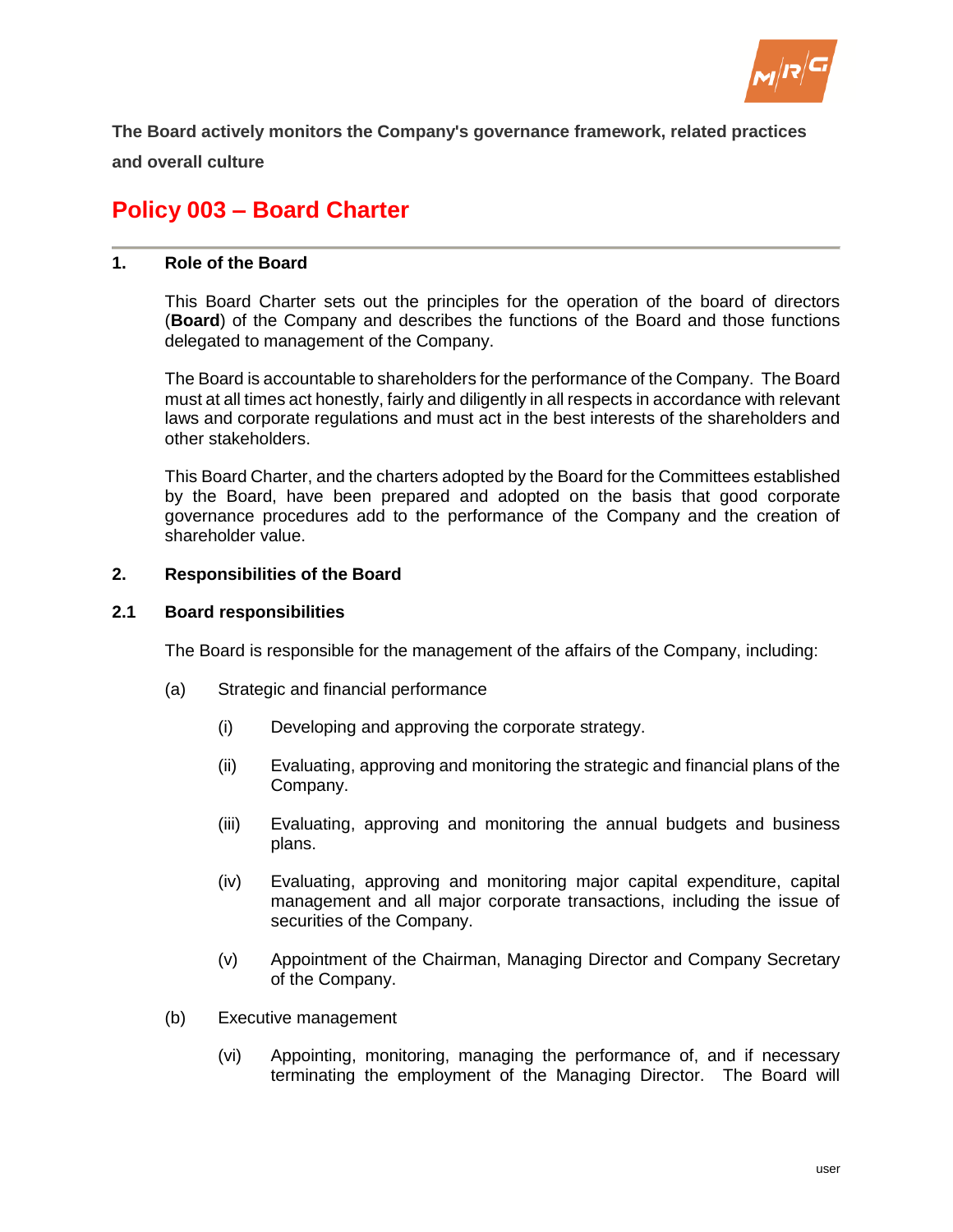

consider the Managing Director's authorities and accountabilities, as well as performance indicators to provide monitoring benchmarks.

- (vii) Managing succession planning for the positions of Managing Director and such other key management positions which may be identified from time to time.
- (viii) Liaising with the Managing Director in relation to the appointment and termination of such key management positions which may be identified from time to time.
- (c) Audit and risk management
	- (i) Approving the Company's risk and audit framework, including (but not limited to) systems of risk management and internal control. Approving compliance with the Company's risk and audit policies and protocols.
	- (ii) Monitoring the Company's operations in relation to, and compliance with relevant regulatory and legal requirements.
- (d) Strategic planning
	- (i) The Board will be actively and regularly involved in strategic planning and reviewing, developing and considering strategic planning issues.
	- (ii) Strategic planning will be based on the identification of opportunities and the full range of business risks that will determine which of those opportunities are most worth pursuing.
	- (iii) The Board will, on an ongoing basis, review with management how the strategic environment is changing, what key business risks and opportunities are appearing, how they are being managed and what, if any, modifications in strategic direction should be adopted.
- (e) Corporate governance
	- (i) The Board must review and approve all disclosures related to any departures from the ASX principles of good corporate governance.
	- (ii) The Board must review and approve the disclosure of any of the Company's policies and procedures to the general public.
	- (iii) The Board will supervise the public disclosure of all matters that the ASX Corporate Governance Council recommends be publicly disclosed consistent with the Continuous Disclosure Policy approved by the Board.
	- (iv) The Board will establish and monitor performance and reporting of Committees of the Board.
	- (v) Appointment of Directors to Committees established by the Board.
	- (vi) The Board will approve and monitor delegations of authority.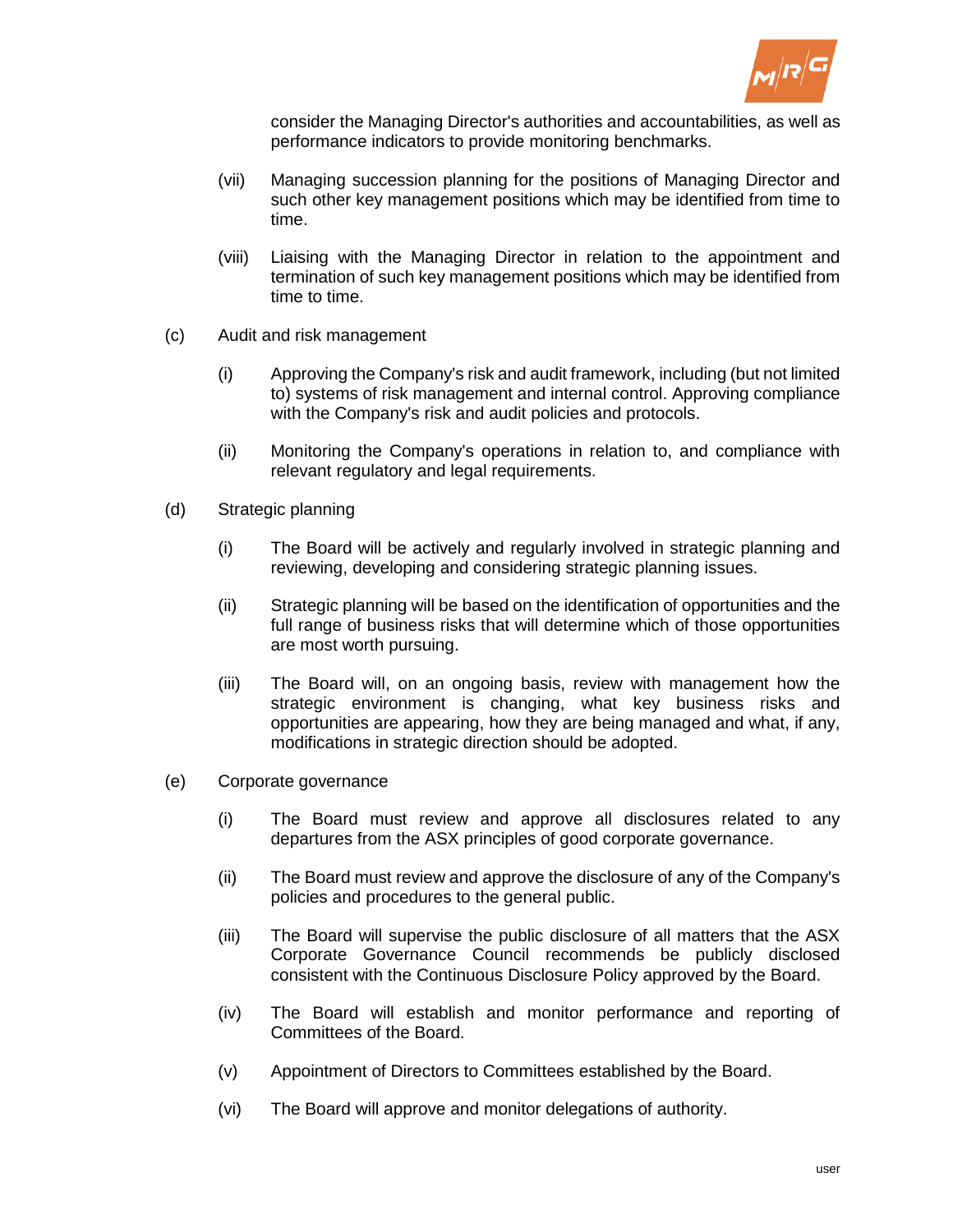

(f) Shareholder Communication

The Board is committed to:

- (i) ensuring that shareholders and the financial markets are provided with full and timely information about the Company's activities in a balanced and understandable way;
- (ii) complying with continuous disclosure obligations contained in the applicable ASX Listing Rules and the Corporations Act in Australia; and
- (iii) communicating effectively with its shareholders and making it easier for shareholders to communicate with the Company.

To promote effective communication with shareholders and encourage effective participation at general meetings, the Board approves information for communication to shareholders:

- (i) through the release of information to the market via the Australian Stock Exchange Limited (**ASX**);
- (ii) through the distribution of the Annual Report and Notices of Annual General Meetings;
- (iii) through other shareholder meetings;
- (iv) through letters and other forms of communications directly to shareholders; and
- (v) by posting relevant information on the Company's website.

The Company will make available a telephone number and email address for shareholders and investors generally, to make enquiries regarding the Company.

The Board recognises the rights of shareholders and encourages the effective exercise of those rights through the following means:

- (i) notice of meetings are distributed or made available by electronic means to shareholders in accordance with the provisions of the Corporations Act and the Constitution;
- (ii) shareholders are encouraged to use their attendance at meetings to ask questions on any relevant matter; and
- (iii) notice of meetings encourage participation in voting on proposed resolutions by lodgement of proxies, if shareholders are unable to attend meetings.

# **3. Structure of the Board**

**3.1 Overview**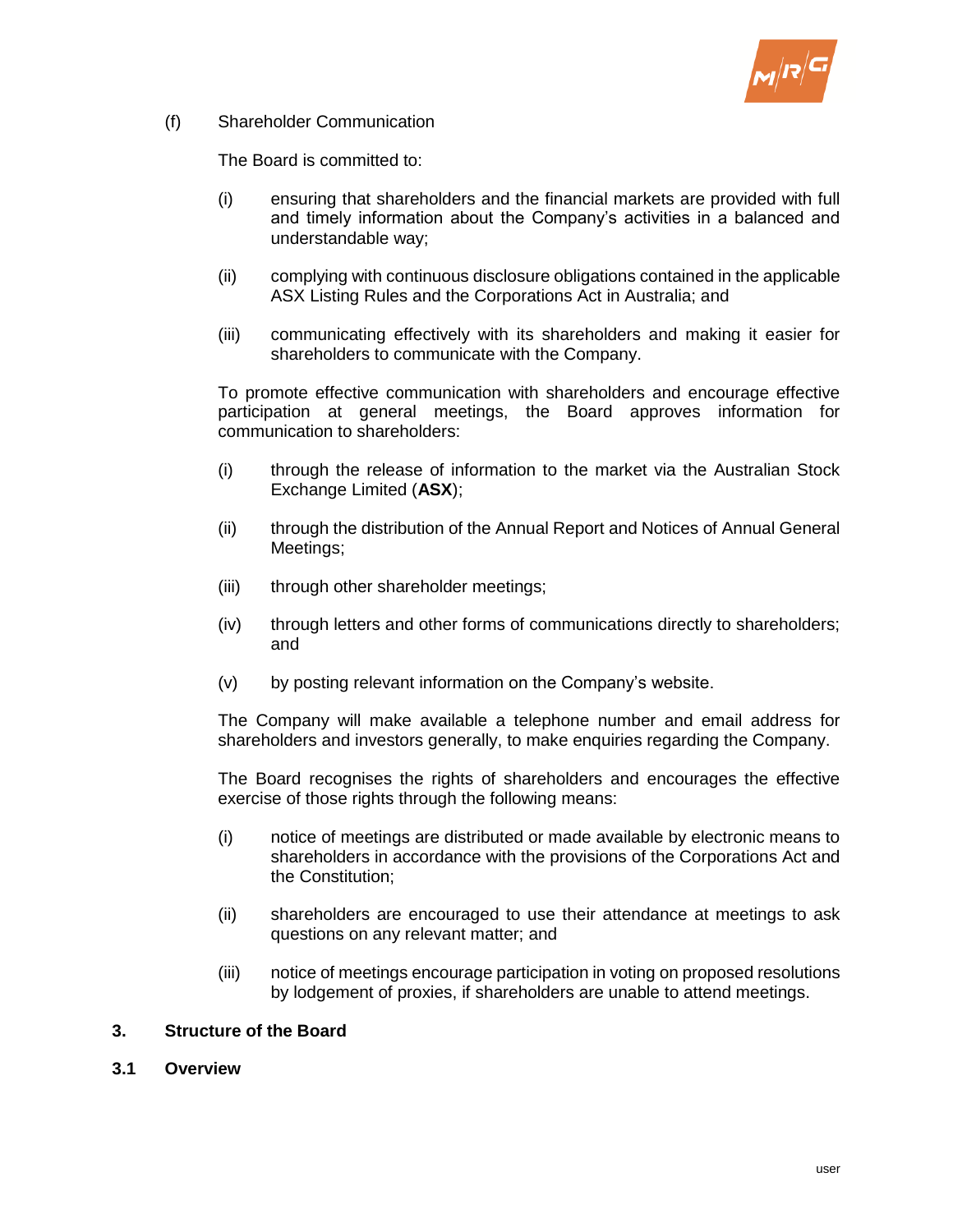

The Board determines its size and composition subject to the terms of the Constitution of the Company.

The Directors appoint the Chairman of the Board who must be one of the non-executive Directors who is independent. The Managing Director is to be an executive Director.

# **3.2 Directors**

Each Director is bound by all the Company charters and policies.

The Directors of the Company will:

- (a) conduct their duties at a high level of honesty and integrity;
- (b) observe the law and comply with applicable standards;
- (c) maintain the confidentiality of all information acquired in the course of conducting the role and not make improper use of, or disclose to third parties, any confidential information unless that disclosure has been authorised by the Board, or is required by law or by the ASX Listing Rules;
- (d) observe the principles of independence, accuracy and integrity in dealings with the Board, Board committees, internal and external auditors and senior management within the Company;
- (e) disclose to the Board any actual or perceived conflicts of interest, whether of a direct or indirect nature of, which the Director becomes aware of and which the Director reasonably believes may compromise the reputation or performance of the Company; and
- (f) set a standard of honesty, fairness, integrity, diligence and competency in respect of the position of Director.

## **4. Appointment of Directors and senior executives**

## **4.1 Appointments**

The Board will undertake appropriate checks before appointing a person, or putting forward a candidate to shareholders for election, as a director, or recommending that a person be appointed as senior executive of the Company. The checks should include checks as to a person's character, experience, education, criminal history and bankruptcy history.

At the time of putting forward a candidate for election to shareholders, the Board must provide all material information in its possession relevant to the decision on whether or not the shareholders should elect or re-elect a Director.

## **4.2 Written agreement**

The Board must ensure that, at the time of appointment, all Directors and senior executives execute a written agreement setting out the key terms of their appointment.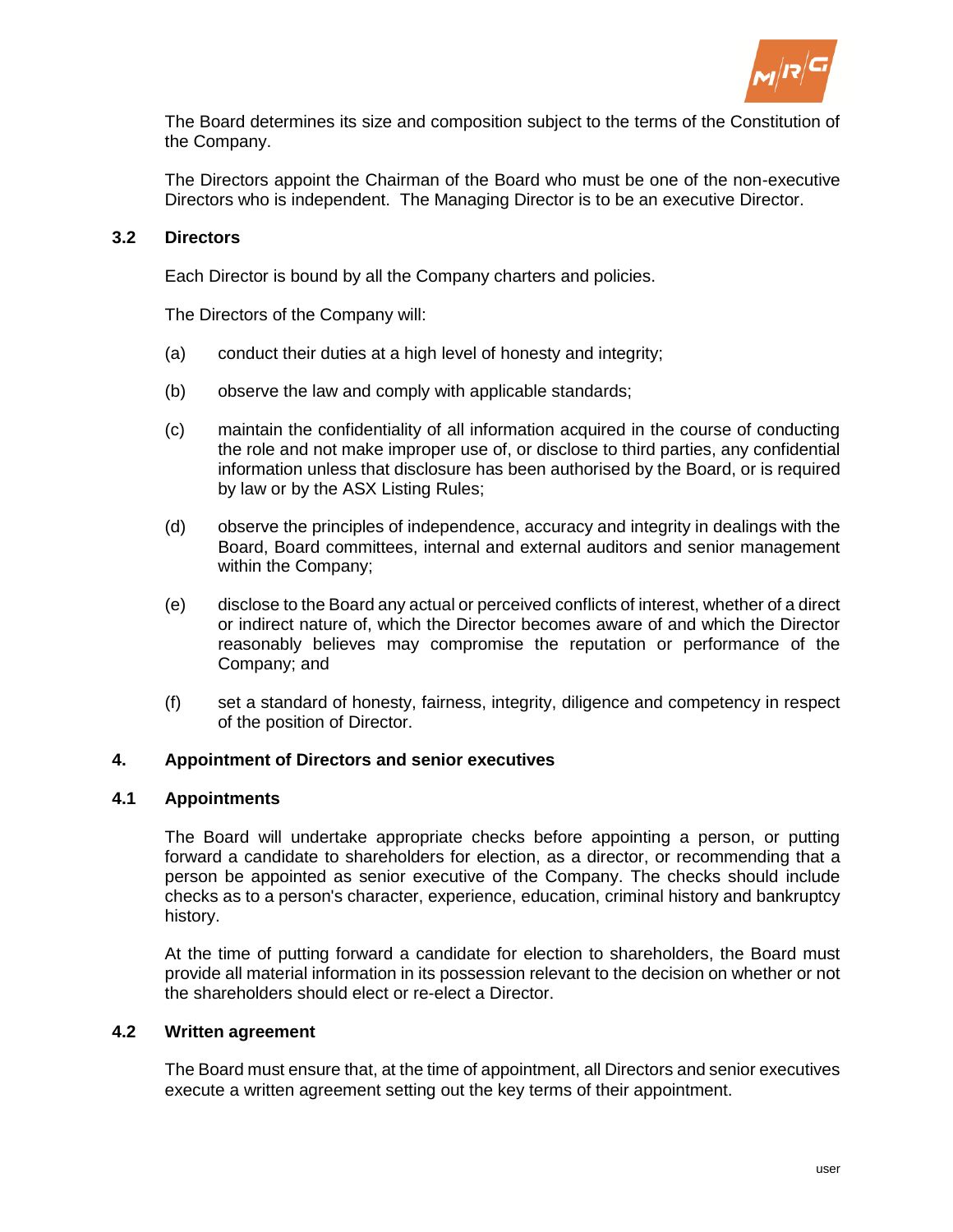

# **4.3 Skills matrix**

The Board must establish and disclose a skills matrix for the Board, setting out the mix of skills and diversity that the Board has or is looking to achieve.

## **4.4 Induction and professional development**

The Board will implement an induction procedure to assist newly appointed Directors to gain awareness and understanding of the Company's procedures and policies.

The Company acknowledges the importance of enhancing the competencies of the Directors and will develop and implement continuing education procedures as and when required, to provide Directors with the ability to update and enhance their skills and knowledge.

## **5. Statement of the division of authority between the Chairman and Managing Director**

## **5.1 Objective**

The Company recognises that it is important that the Chairman and the Managing Director have defined roles in the organisation and function in accordance with clear functional lines.

# **5.2 Role of the Company Chairman**

The Company has appointed an independent Chairman. The Chairman will be selected on the basis of relevant experience, skill, judgement and leadership abilities to contribute to the effective direction of the Company.

## **5.3 Specific duties of the Chairman**

The Chairman will:

- (a) chair Board meetings;
- (b) establish the agenda for Board meetings, in consultation with the Managing Director and Company Secretary;
- (c) chair meetings of members, including the annual general meeting of the Company;
- (d) be the primary channel of communication and point of contact between the Board (and the Directors) and the Managing Director;
- (e) provide guidance to the Managing Director;
- (f) chair the Managing Director evaluation process through the Remuneration Committee; and
- (g) be an independent non-executive Director.

## **5.4 Role and responsibilities of the Managing Director**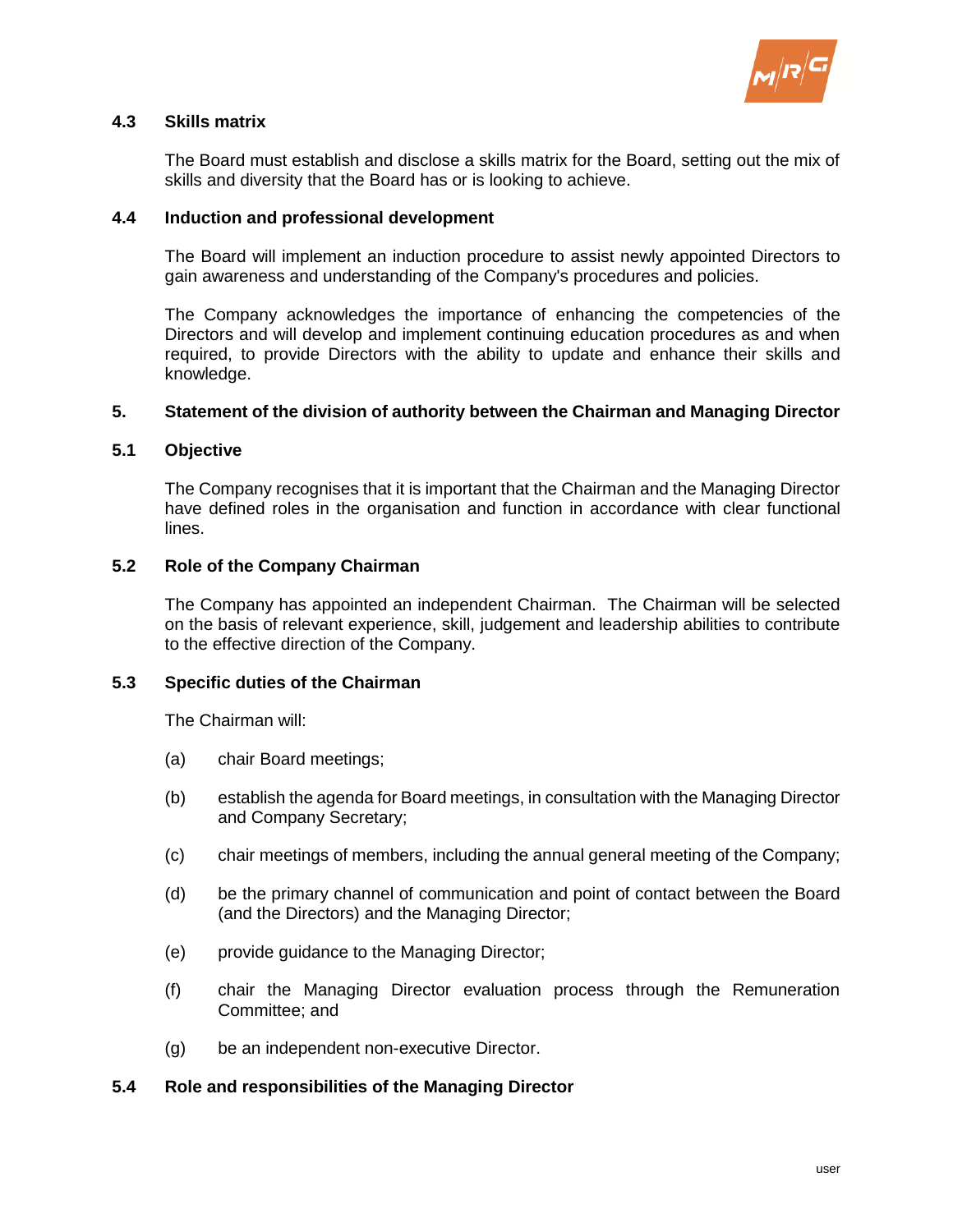

The Managing Director has primary responsibility to the Board for the affairs of the Company. The Managing Director will:

- (a) with the Board, develop, implement and monitor the strategic and financial plans for the Company, the annual budgets and business plans, major capital expenditure, capital management and all major corporate transactions, including the issue of any securities of the Company;
- (b) manage the appointment of senior management positions;
- (c) develop, implement and monitor the Company's audit and risk management framework;
- (d) consult with the Chairman and the Company Secretary in relation to establishing the agenda for Board meetings as well as all matters of significance where it is appropriate to do so;
- (e) in consultation with the Company Secretary consider and approve all disclosures of information to the ASX in accordance with the Continuous Disclosure Policy of the Company;
- (f) be the primary channel of communication and point of contact between the executive management and the Board (and the Directors);
- (g) keep the Chairman fully informed of all material matters which may be relevant to the Board, in their capacity as Directors of the Company;
- (h) provide strong leadership to, and effective management of, the Company;
- (i) ensure that the Company has regard to the interests of employees and customers of the Company and the community and environment in which the Company operates; and
- (j) otherwise carry out the day to day management of the Company.

#### **6. Role of the Company Secretary**

The Company Secretary has primary responsibility to the Board for carrying out the administrative and statutory requirements of the Company. The Company Secretary will:

- (a) ensure the timely development and dispatch of Board agendas and papers;
- (b) coordinate, organise and attend meetings of the Board and the Company;
- (c) ensure that correct procedures are followed at meetings of the Board and the Company;
- (d) draft and maintain minutes of Company and Board meetings; and
- (e) in collaboration with the Managing Director, establish and deliver governance practices that meet ASX requirements.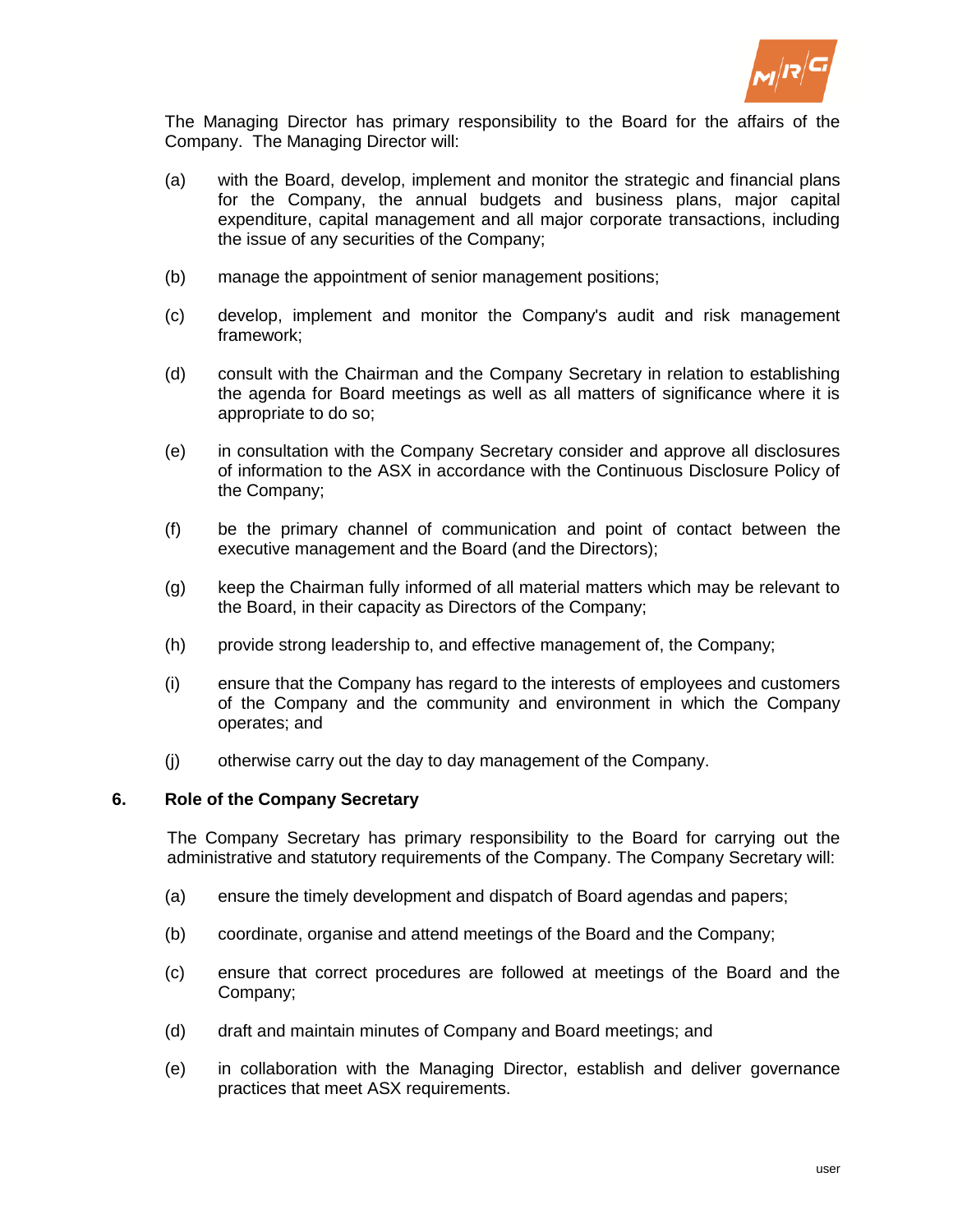

The Company Secretary will advise the Chairman, and through the Chairman, the Board and individual Directors on all matters of governance process.

# **7. Confidential Information**

The Board has established the following principles to apply in respect of information of the Company:

- (a) the Board will approve the nature of any information to be disclosed to any third party and the manner in which such information can be disclosed;
- (b) all Directors, including any Directors nominated by a shareholder, are required to keep all information provided to them in their capacity as a Director confidential.

## **8. Conflicts of interest**

The Directors of the Company are required to act in a manner which is consistent with the best interests of the Company as a whole, free of conflicts of interest.

If a Director considers that he or she might be in a position where there is a reasonable possibility of conflict between his or her personal or business interests, the interests of any associated person, or his or her duties to any other company, on the one hand, and the interests of the Company or his or her duties to the Company, on the other hand, the Board will require that the Director:

- (a) fully and frankly inform the Board about the circumstances giving rise to the conflict; and
- (b) if such conflict is a material personal interest, abstain from voting on any motion relating to the matter and absenting himself or herself from all Board deliberations relating to the matter including receipt of Board papers bearing on the matter.

If a Director believes that he or she may have a conflict of interest or duty in relation to a particular matter the Director should immediately consult with the Chairman.

The Board will disclose:

- (a) if a Director has an interest, position, association or relationship of a type set out in Box 2.3 of the Third Edition of the ASX Corporate Governance Principles and Recommendations, but the Board is of the opinion that it does not compromise the independence of the Director, the nature of the interest, position, association or relationship in question and an explanation of why the Board is of that opinion;
- (b) the names of Directors considered by the Board to be independent Directors; and
- (c) the length of service of each Director.

## **9. Meetings**

**9.1 Overview**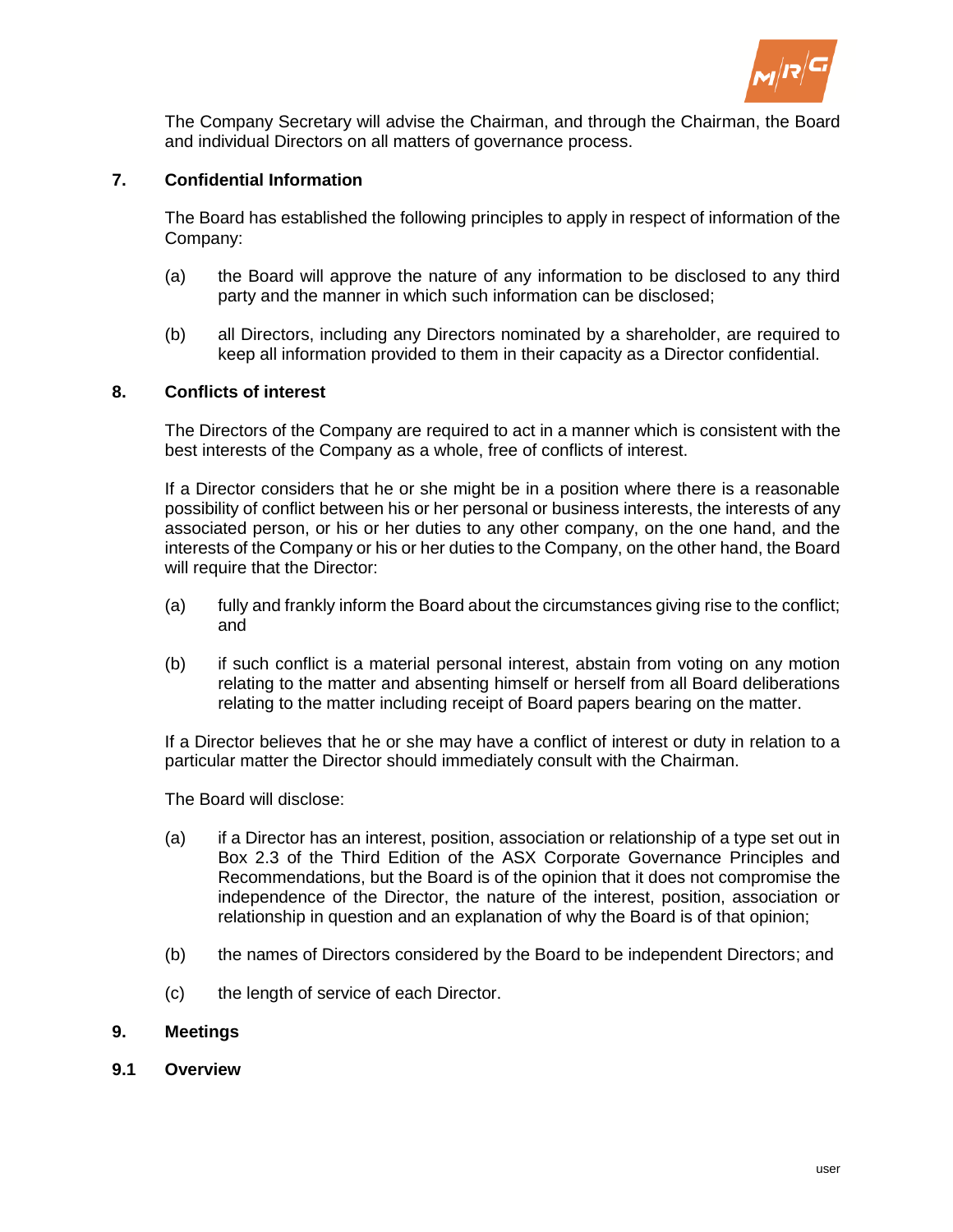

The Board will meet as frequently as is required to deal with Company matters; and more frequently as may otherwise be required to deal with urgent matters.

The Chairman, in conjunction with the Managing Director, should ensure the availability and, if necessary, the attendance at the relevant meeting, of any member of executive management responsible for a matter included as an agenda item at the relevant meeting.

## **9.2 Agenda**

An agenda will be prepared for each Board meeting. The agenda will be prepared by the Company Secretary in consultation with the Chairman and the Managing Director.

#### **10. Board committees**

The Board may establish various committees in order to assist it in fulfilling its duties.

The composition of the membership of any Committees so established will be as determined by the Board from time to time.

The Board will consider and approve the charters of the various Committees. These charters will identify the areas in which the Board will be assisted by each respective Committee.

## **11. Independent advice**

Subject to Board approval, a Director of the Company is entitled to seek independent professional advice at the Company's expense on any matter connected with the discharge of his or her responsibilities. Any advice received shall be circulated to the Board.

#### **12. Remuneration**

The Board is responsible for making recommendations regarding director and management remuneration packages and must ensure that the Company:

- (a) balances the Board's desire to attract and retain executives against its interest in not paying excessive remuneration;
- (b) motivates executive to pursue long term growth and success of the Company; and
- (c) demonstrates a relationship between performance and remuneration.

#### **13. Continuous Disclosure**

The Board has adopted a policy related to the continuous disclosure obligations of the Company under the ASX Listing Rules and the Corporations Act. The Company Secretary will oversee the implementation of that policy and the Board will consider continuous disclosure as a standing item at Board meetings.

#### **14. Independence**

A majority of the board should be independent directors.